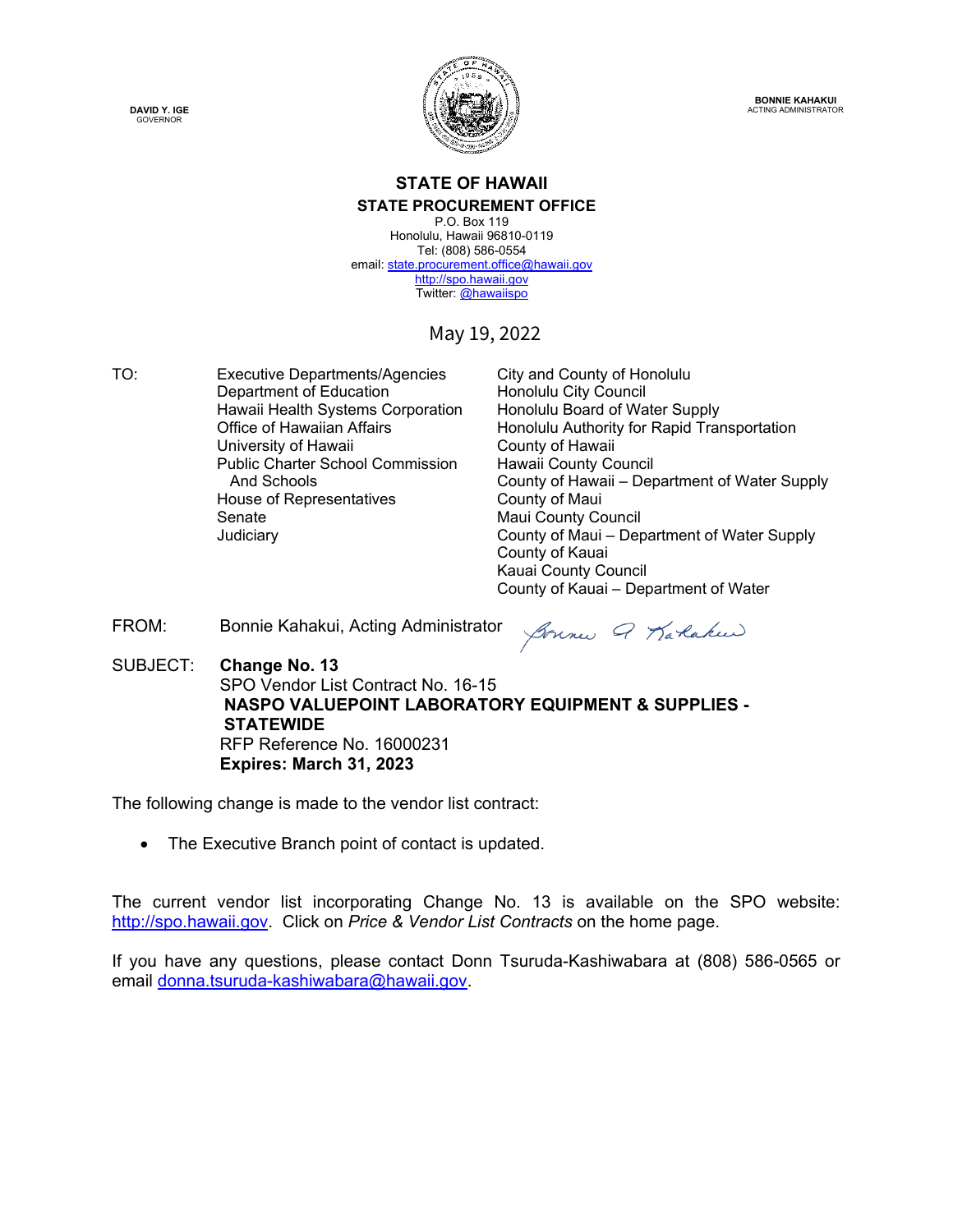# **WHERE TO FIND:**

| Vendor Codes, Compliance, pCard, PO, State General Excise Tax  5-6       |
|--------------------------------------------------------------------------|
| Payments, Lease Agreements, Delivery, Vendor and Product Evaluation  6-7 |
|                                                                          |
|                                                                          |
|                                                                          |
|                                                                          |
|                                                                          |
|                                                                          |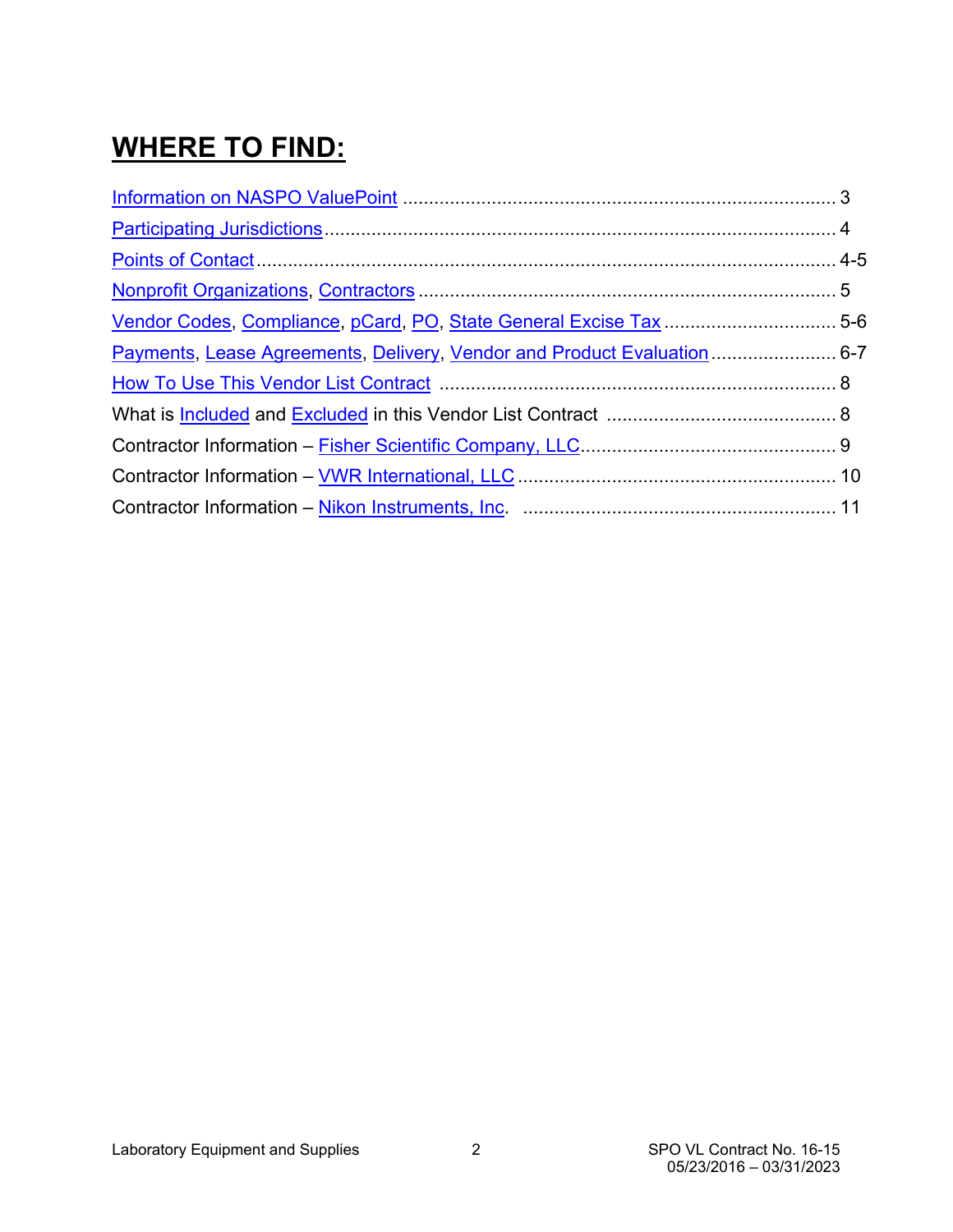## <span id="page-2-0"></span>**STATE OF HAWAII STATE PROCUREMENT OFFICE**

#### **SPO Vendor List Contract No. 16-15**

Replaces SPO Vendor List Contract 11-03 Includes Change No. 13 Effective: 05/20/2022

*THIS SPO VENDOR LIST CONTRACT IS FOR AUTHORIZED BUSINESS USE ONLY*

### **NASPO VALUEPOINT LABORATORY EQUIPMENT AND SUPPLIES**

(NASPO Master Agreement No. MA16000234-1 – Fisher Scientific Company, LLC) (NASPO Master Agreement No. MA16000234-2 – VWR International, LLC) (NASPO Master Agreement No. MA16000234-3 – Nikon, Instruments, Inc.) **May 23, 2016 – March 31, 2023** 

#### **INFORMATION ON NASPO VALUEPOINT**

The NASPO ValuePoint Cooperative Purchasing Organization is a multi-state contracting consortium of state governments, including local governments, of which the State of Hawaii is a member. NASPO ValuePoint Purchasing Organization seeks to achieve price discounts by combining the requirements of multi-state governmental agencies, and cost-effective and efficient acquisition of quality products and services.

The State of Idaho is the current lead agency and contract administrator for the NASPO ValuePoint Laboratory Equipment and Supplies contract. A request for competitive sealed proposals was issued on behalf of NASPO ValuePoint Cooperative Purchasing Organization and contracts were awarded to three (3) qualified Contractors. The State of Hawaii has signed a Participating Addendum with three (3) Contractors.

The Laboratory Equipment and Supplies contract provides a full-line catalog of laboratory equipment and supplies exclusive of items with a unit price, after discount, in excess of \$75,000 and equipment and supplies which may be included in a Contractor's catalog, but which are not specifically designed or intended for laboratory use (e.g. reception chairs, couches, coffee tables, general office equipment, etc.).

For additional information on this contract, visit the NASPO website at [https://www.naspovaluepoint.org/portfolio/laboratory-equipment-and-supplies-2016-2021/.](https://www.naspovaluepoint.org/portfolio/laboratory-equipment-and-supplies-2016-2021/)

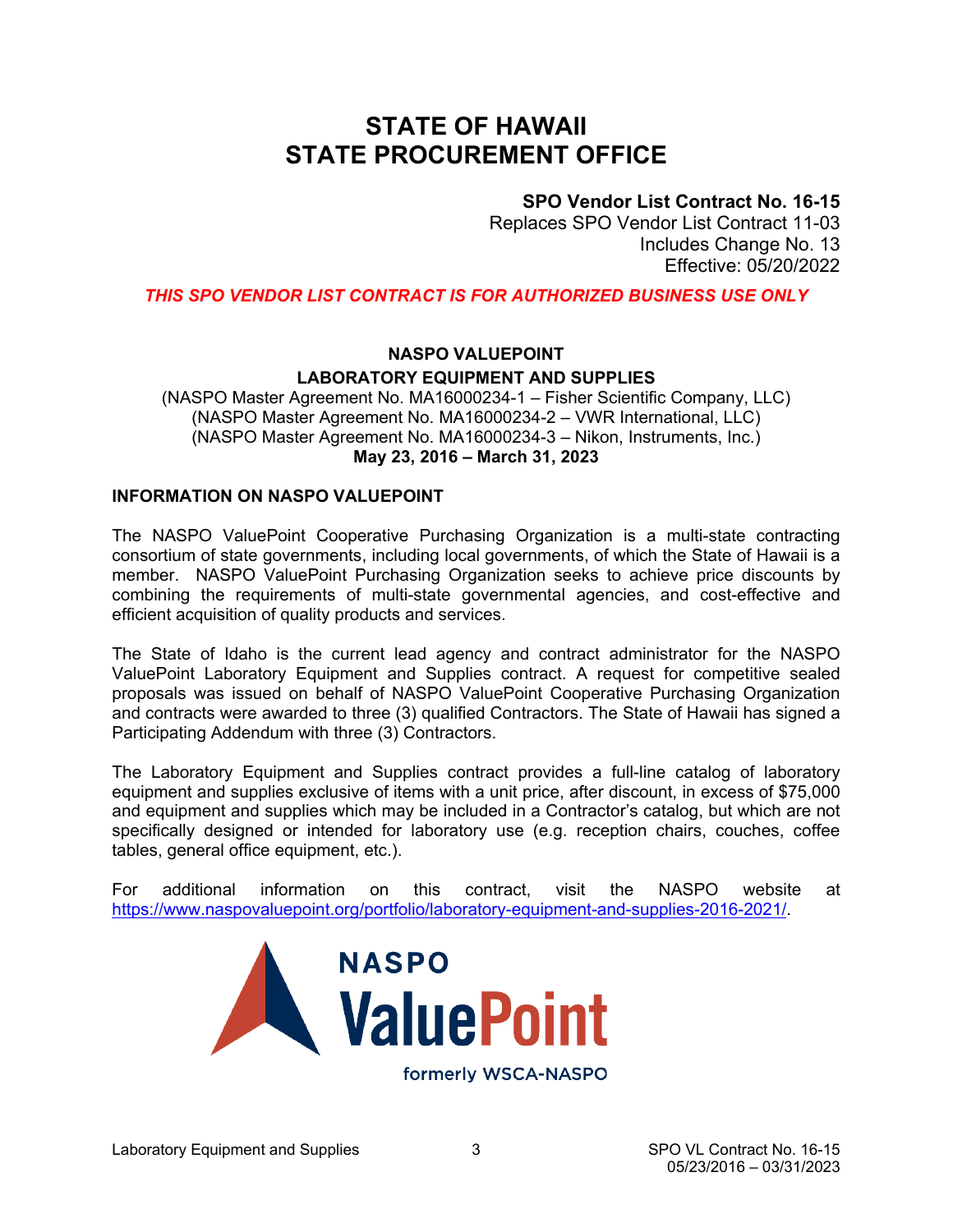<span id="page-3-0"></span>**PARTICIPATING JURISDICTIONS** listed below have signed a cooperative agreement and/or a memorandum of agreement with the SPO and are authorized to utilize this vendor list contract.

| <b>Executive Departments/Agencies</b>   | City and County of Honolulu                   |
|-----------------------------------------|-----------------------------------------------|
| Department of Education                 | Honolulu City Council                         |
| Hawaii Health Systems Corporation       | Honolulu Board of Water Supply                |
| <b>Office of Hawaiian Affairs</b>       | Honolulu Authority for Rapid Transportation   |
| University of Hawaii                    | County of Hawaii                              |
| <b>Public Charter School Commission</b> | <b>Hawaii County Council</b>                  |
| and Schools                             | County of Hawaii – Department of Water Supply |
| House of Representatives                | County of Maui                                |
| Senate                                  | <b>Maui County Council</b>                    |
| Judiciary                               | County of Maui – Department of Water Supply   |
|                                         | County of Kauai                               |
|                                         | Kauai County Council                          |
|                                         | County of Kauai – Department of Water         |

The participating jurisdictions are not required but may purchase from this vendor list contract, and requests for exception from this contract are not required. Participating jurisdictions are allowed to purchase from other contractors; however, HRS Chapter 103D and the procurement rules apply to purchases using the applicable method of procurement and its procedures, such as small purchases or competitive sealed bidding. The decision to use this contract or to solicit pricing from other sources will be at the discretion of the participating jurisdiction.

**POINTS OF CONTACT** Questions regarding the products listed, ordering, pricing, and status should be directed to the contractor(s).

| <b>Jurisdiction</b>                                        | <b>Name</b>                | <b>Phone</b> | <b>FAX</b> | E-mail                              |
|------------------------------------------------------------|----------------------------|--------------|------------|-------------------------------------|
| IExecutive                                                 | Donn Tsuruda-              | 586-0565     | 1586-0570  | donna.tsuruda-                      |
|                                                            | Kashiwabara                |              |            | kashiwabara@hawaii.gov              |
| <b>DOE</b>                                                 | <b>Procurement Staff</b>   | 675-0130     | 675-0133   | G-OFS-DOE-Procurement@k12.hi.us     |
| <b>HHSC</b>                                                | Nancy Delima               | 359-0994     |            | ndelima@hhsc.org                    |
| <b>OHA</b>                                                 | <b>Christopher Stanley</b> | 594-1833     | 594-1865   | chriss@oha.org                      |
| UH                                                         | Karlee Hisashima           | 956-8687     | 856-2093   | karlee@hawaii.edu                   |
| Public Charter School<br>lCommission and<br><b>Schools</b> | Danny Vasconcellos         | 586-3775     | 586-3776   | danny.vasconcellos@spcsc.hawaii.gov |
| <b>House</b>                                               | <b>Brian Takeshita</b>     | 586-6423     | 586-6401   | takeshita@capitol.hawaii.gov        |
| Senate                                                     | Carol Taniguchi            | 586-6720     | 586-6719   | c.taniguchi@capitol.hawaii.gov      |
| Judiciary                                                  | <b>Tritia Cruz</b>         | 538-5805     | 538-5802   | tritia.l.cruz @courts.hawaii.gov    |

Procurement questions or concerns may be directed as follows: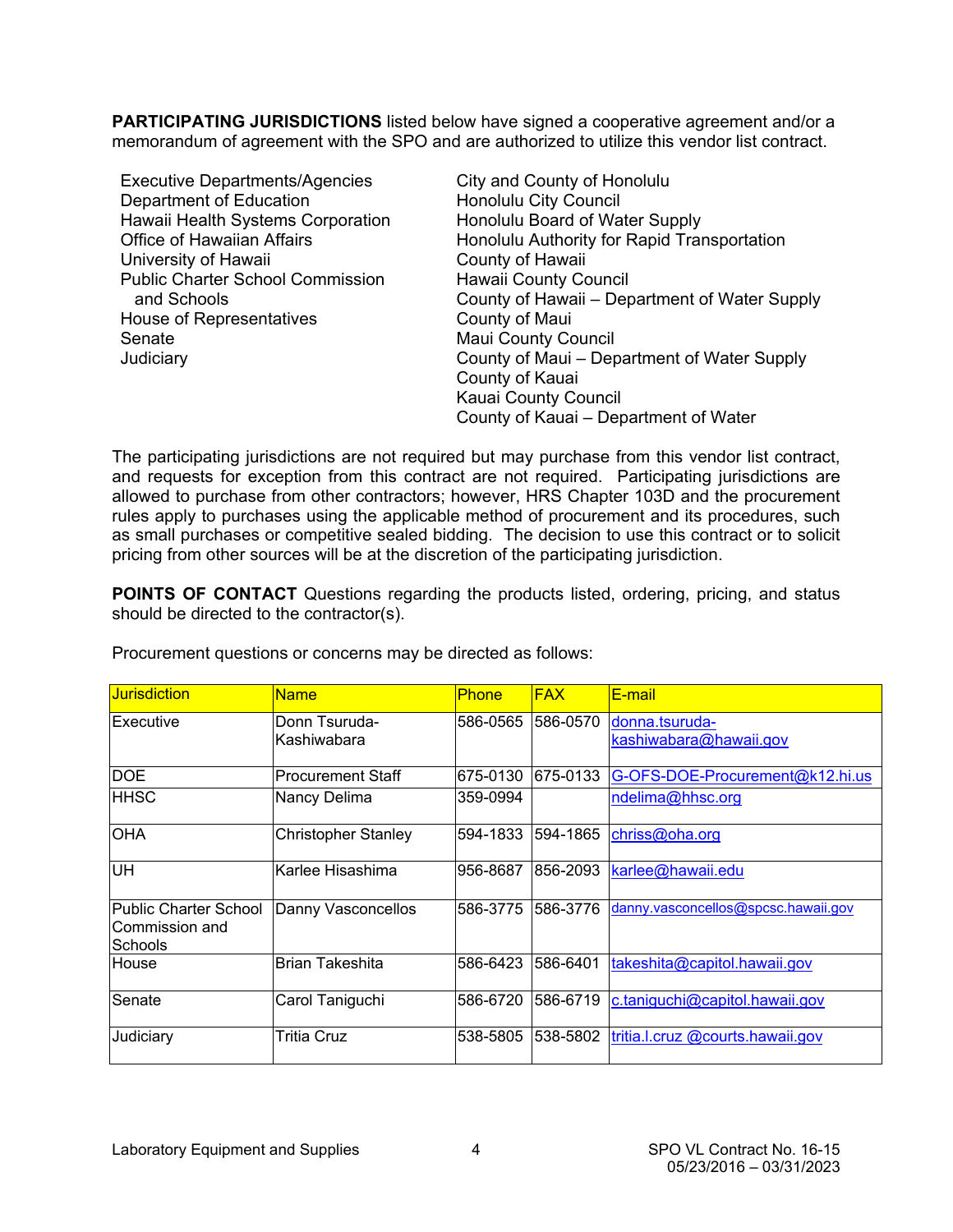<span id="page-4-0"></span>

| <b>Jurisdiction</b>                                | <b>Name</b>                           | <b>Phone</b>         | <b>Fax</b>           | E-mail                                       |
|----------------------------------------------------|---------------------------------------|----------------------|----------------------|----------------------------------------------|
| C&C of Honolulu                                    | <b>Procurement Specialist</b>         | 768-5535             | 768-3299             | bfspurchasing@honolulu.gov                   |
| Honolulu City Council                              | Kendall Amazaki, Jr.<br>Nanette Saito | 768-5084<br>768-5085 | 768-5011             | kamazaki@honolulu.gov<br>nsaito@honolulu.gov |
| Honolulu Board of<br><b>Water Supply</b>           | <b>Procurement Office</b>             | 748-5151             |                      | fn procurement@hbws.org                      |
| <b>HART</b>                                        | Dean Matro                            | 768-6246             |                      | dean.matro@honolulu.gov                      |
| County of Hawaii                                   | Diane Nakagawa                        | 961-8440             | 961-8248             | diane.nakagawa@hawaiicounty.gov              |
| Hawaii County Council Diane Nakagawa               |                                       | 961-8440             | 961-8248             | diane.nakagawa@hawaiicounty.gov              |
| County of Hawaii-<br>Department of Water<br>Supply | Ka'iulani Matsumoto                   | 961-8050<br>ext.224  | 961-8657             | kmatsumoto@hawaiidws.org                     |
| County of Maui                                     | Jared Masuda                          | 463-3816             |                      | jared.masuda@co.maui.hi.us                   |
| Maui County Council                                | Marlene Rebugio                       | 270-7838             |                      | marlene.rebugio@mauicounty.us                |
| County of Maui-<br>Department of Water<br>Supply   | Kenneth L. Bissen                     | 270-7684             | 270-7136             | ken.bissen@co.maui.hi.us                     |
| County of Kauai                                    | <b>Ernest Barreira</b>                | 241-4295             | 241-6297             | ebarreira@kauai.gov                          |
| Kauai County Council                               | Codie Tabalba<br><b>Scott Sato</b>    | 241-4193<br>241-4810 | 241-6349<br>241-6349 | ctabalba@kauai.gov<br>ssato@kauai.gov        |
| County of Kauai-<br>Department of Water            | Marcelino Soliz                       | 245-5470             | 245-5813             | msoliz@kauaiwater.org                        |

**USE OF THIS VENDOR LIST CONTRACT BY NONPROFIT ORGANIZATIONS**. Pursuant to HRS §103D-804, nonprofit organizations with current purchase of service contracts (HRS Chapter 103F) have been invited to participate in the SPO price & vendor lists contracts.

A listing of these nonprofit organizations is available at the SPO website: [http://spo.hawaii.gov.](http://spo.hawaii.gov/) Click on "*For Vendors*" > "*Non-Profits*" > "*Cooperative Purchasing Program*" > "*View the list of qualifying nonprofits eligible to participate in cooperative purchasing*."

If a nonprofit wishes to purchase from an SPO price or vendor list contract, the nonprofit must obtain approval from each Contractor, i.e., participation must be mutually agreed upon. A Contractor may choose to deny participation by a nonprofit. Provided, however, if a nonprofit and Contractor mutually agree to this arrangement, it is understood that the nonprofit will retain its right to purchase from other than an SPO price or vendor list Contractor(s).

**CONTRACTORS.** The following Contractors are authorized to provide Laboratory Equipment and Supplies. They have signed a Master Agreement with the State of Idaho and a Participating Addendum with the Hawaii State Procurement Office.

• Fisher Scientific Company, LLC • VWR International. LLC • Nikon Instruments, Inc.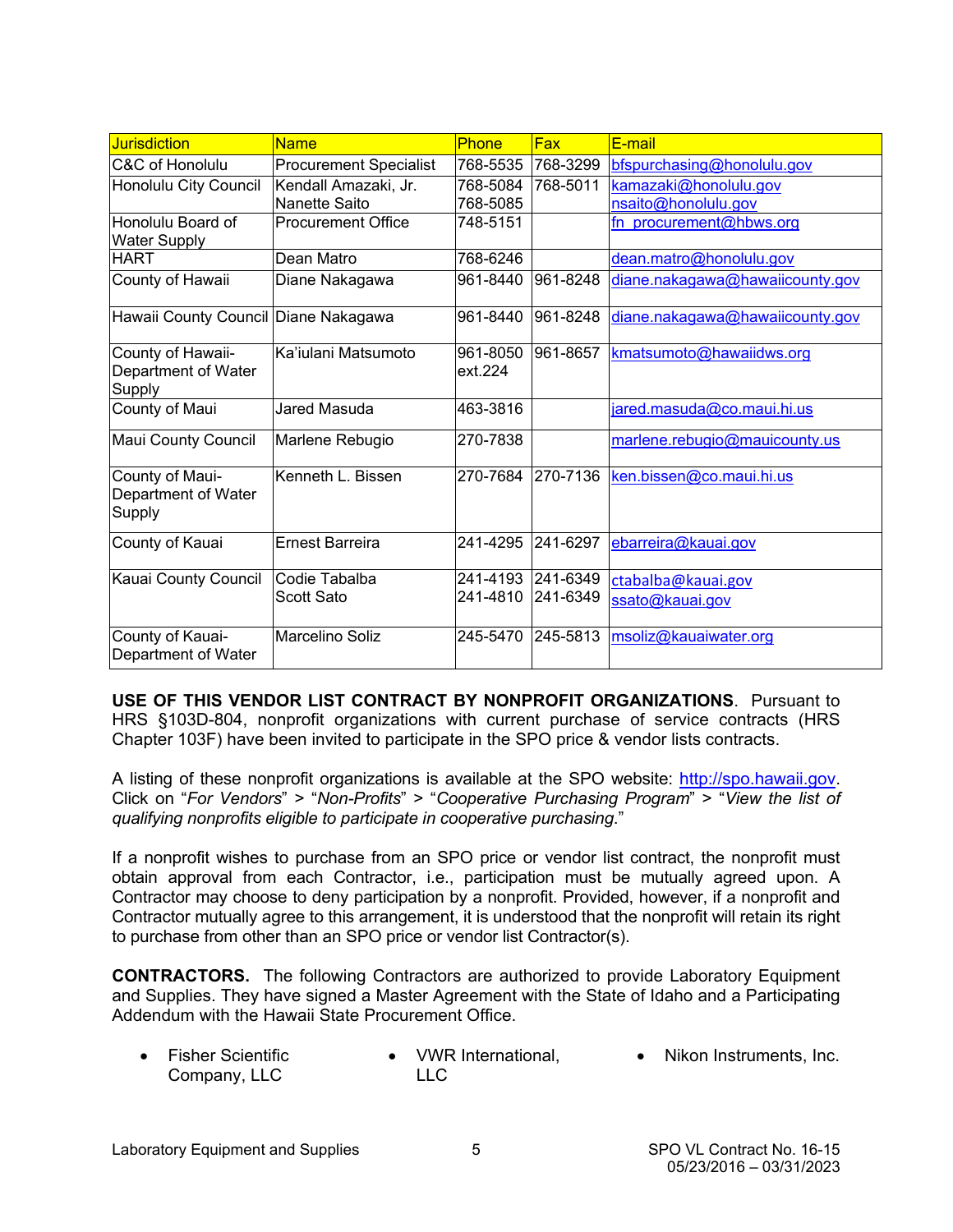<span id="page-5-0"></span>**VENDOR CODES** for annotation on purchase orders are obtainable from the *Alphabetical Vendor Edit Table* available at your department's fiscal office. Agencies are cautioned that the remittance address on an invoice may be different from the address of the vendor code annotated on the purchase order.

**COMPLIANCE PURSUANT TO HRS §103D-310(c).** Prior to awarding this contract, the SPO verified compliance of the Contractor(s) named in the SPO Vendor List Contract No. 16-15. *No further compliance verification is required prior to issuing a contract, purchase order, or pCard payment when utilizing this contract.*

**PURCHASING CARD (pCard)**. The State of Hawaii Purchasing Card (pCard) is required to be used by the Executive department/agencies, excluding the DOE, HHSC, OHA, and UH, for orders totaling less than \$2500. For purchases \$2500 or more, agencies may use the pCard, subject to its credit limit, or issue a purchase order.

**PURCHASE ORDERS** may be issued for purchases \$2,500 or more and for vendors who either do not accept the pCard, who set minimum order requirements before accepting the pCard for payment, or who charge its customers a transaction fee for the usage.

**SPO VENDOR LIST CONTRACT NO. 16-15 & NASPO VALUEPOINT MASTER AGREEMENT NUMBER** shall be typed on purchase orders issued against this vendor list contract. For pCard purchases, the SPO VL Contract No. 16-15 and NASPO ValuePoint Master Agreement Number shall be notated on the appropriate transaction document.

**STATE GENERAL EXCISE TAX (GET) AND COUNTY SURCHARGE** shall not exceed the following rates if the seller elects to pass on the charges to its customers. The GET is not applied to shipping or delivery charges.

| County                                           | County<br>Surcharge Tax<br>Rate | <b>State</b><br><b>GET</b> | Max Pass-On<br><b>Tax Rate</b> | <b>Expiration of Surcharge</b><br><b>Tax Rate</b> |
|--------------------------------------------------|---------------------------------|----------------------------|--------------------------------|---------------------------------------------------|
| C&C of Honolulu                                  | 0.50%                           | 4.0%                       | 4.7120%                        | 12/31/2030                                        |
| Hawaii                                           | 0.50%                           | 4.0%                       | 4.7120%                        | 12/31/2030                                        |
| County of Maui<br>(including Molokai &<br>Lanai) | $0.0\%$                         | 4.0%                       | 4.1666%                        | No county surcharge                               |
| Kauai                                            | 0.50%                           | 4.0%                       | 4.7120%                        | 12/31/2030                                        |

The GET or use tax and county surcharge may be added to the invoice as a separate line item and shall not exceed the current max pass-on tax rate(s) for each island.

County surcharges on State General Excise (GE) tax or Use Tax may be visibly passed on but are not required. For more information on county surcharges and the max pass-on tax rate,<br>
please visit the Department of Taxation's website at please visit the Department of Taxation's website at [http://tax.hawaii.gov/geninfo/countysurcharge.](http://tax.hawaii.gov/geninfo/countysurcharge)

**PAYMENTS** are to be made to the Contractor(s) remittance address. HRS §103-10 provides that the State shall have thirty (30) calendar days after receipt of invoice or satisfactory completion of the contract to make payment. Payments may also be made via pCard.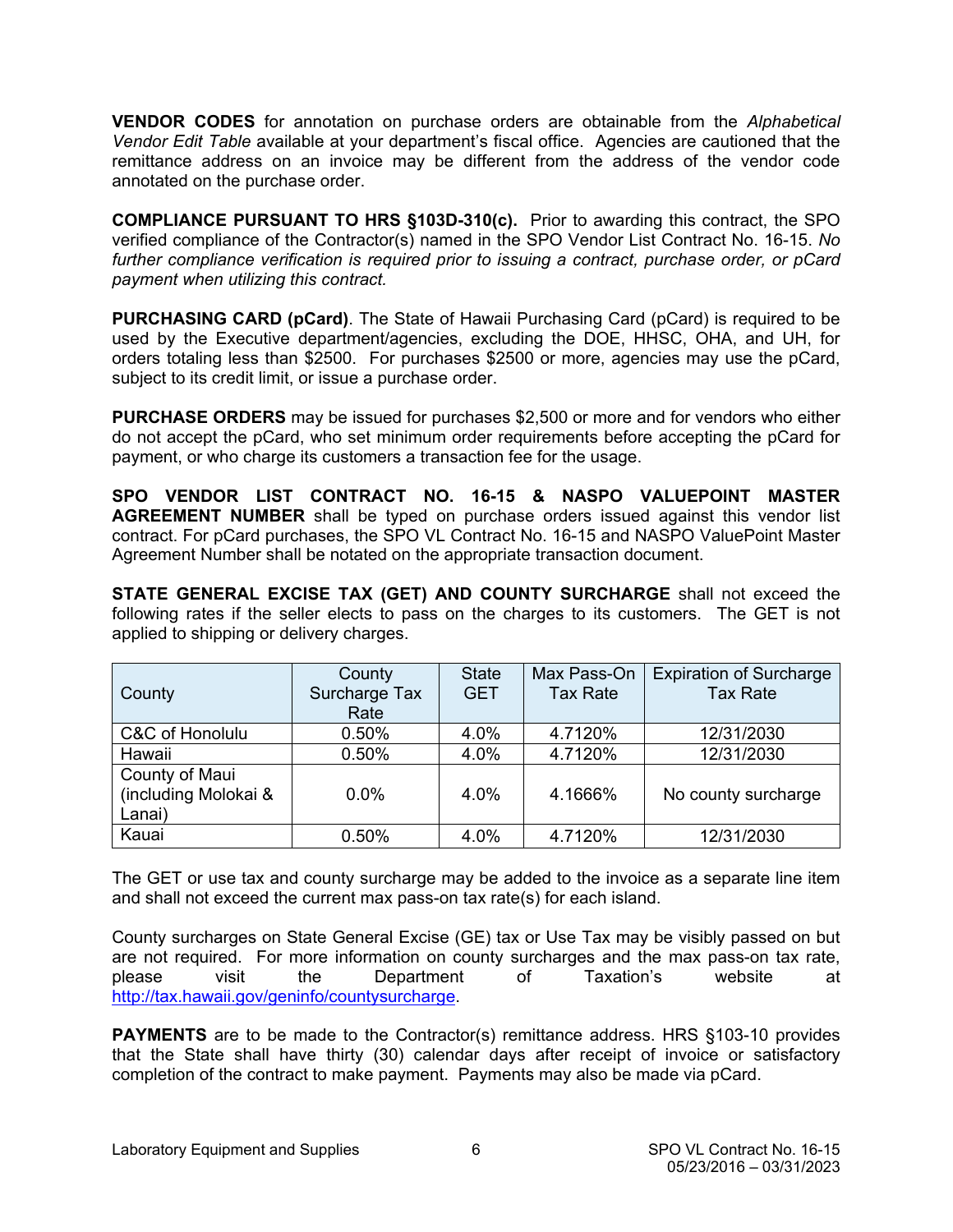<span id="page-6-0"></span>**LEASE AGREEMENTS** are not allowed under this contract.

**DELIVERY.** Unless otherwise indicated in the Master Agreement, the prices are the delivered price to any Purchasing Entity. All deliveries shall be F.O.B. destination, prepaid, and allowed (with freight included in the price). If there is a special case where the inside delivery fee must be charged, the Contractor will notify the Participating Entity. Additional delivery charges will not be allowed for backorders.

**VENDOR AND PRODUCT EVALUATION** form SPO-012, for the purpose of addressing concerns on this vendor list contract, is made available to the agencies at the SPO website: [http://spo.hawaii.gov.](http://spo.hawaii.gov/) Click on *Forms* on the home page

**VENDOR LIST CONTRACT AVAILABLE ON THE INTERNET** at the SPO website: [http://spo.hawaii.gov.](http://spo.hawaii.gov/) Click on *Price & Vendor List Contracts* on the home page.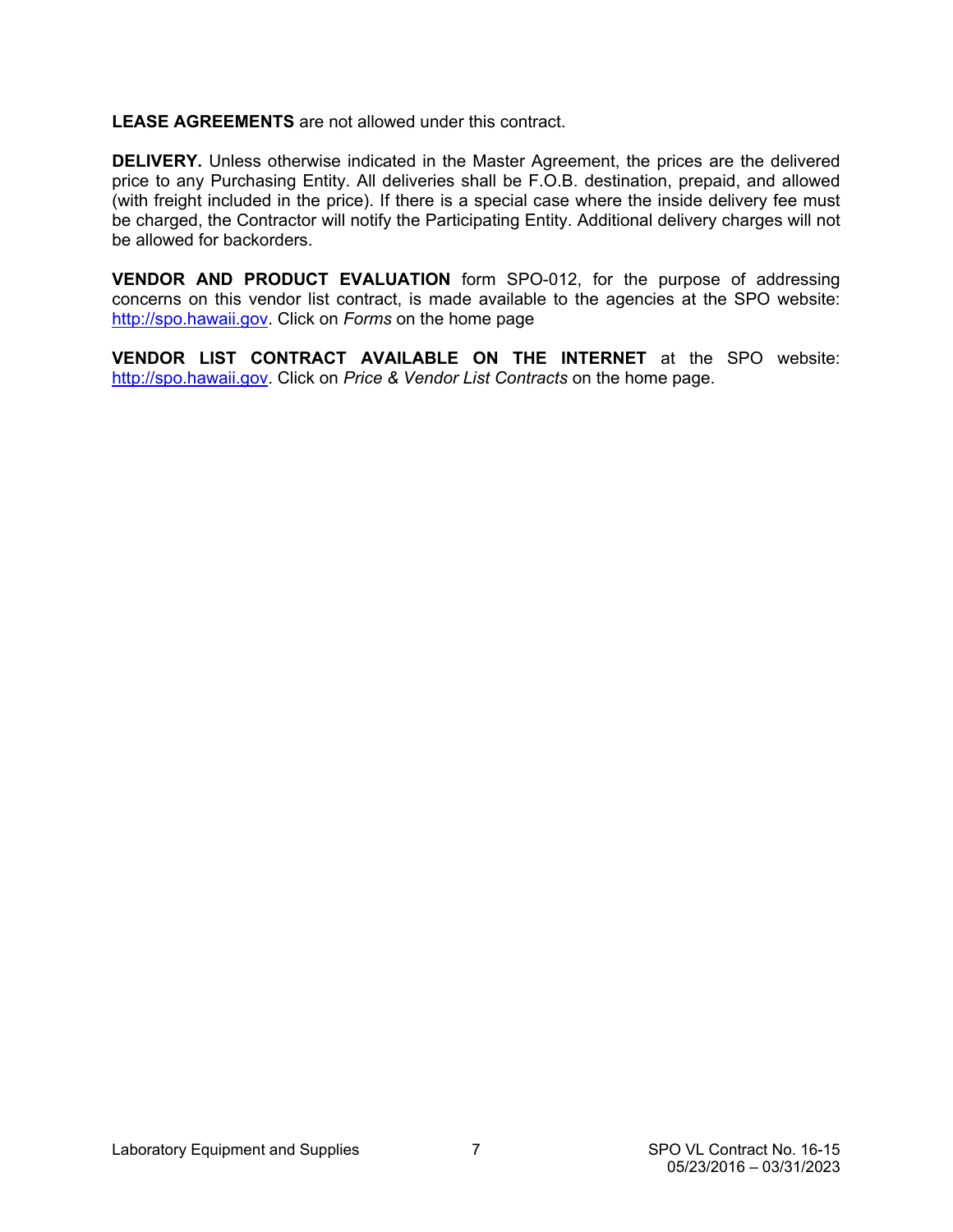### <span id="page-7-0"></span>**HOW TO USE THIS VENDOR LIST CONTRACT**

- 1. Obtain a quote from **ALL** contractors for microscope quotes only.
- 2. Obtain a quote from **BOTH** Fisher Scientific Company, LLC & VWR International, LLC for quotes regarding the full line catalog of Laboratory Equipment and Supplies. Agencies are encouraged to consolidate orders and include a quote due date.
- 3. Chose the option that works best for your agency's situation. Form SPO-010, RECORD OF PROCUREMENT is optional if the total contract value is under \$5,000. If the contract value is \$5,000 or greater OR not awarded to lowest price, form SPO-010 is required to be completed and approved by the Procurement Officer.

CONSIDERATION OF QUOTES. Agency shall consider all responsive and responsible quotes received. An award shall be made to the Contractor(s) offering the lowest price. If the lowest price does not meet the agencies specification requirement, the award may be made to the Contractor(s) whose offer represents the best value to the Purchasing Department. Best value means the most advantageous offer determined by evaluating and comparing all relevant criteria in addition to price so that the offer meeting the overall combination that best services the agency is selected. These criteria may include, in addition to others, the total cost of ownership, performance, history of the vendor, quality of goods, services, delivery and proposed technical performance.

4. Keep quotes in the procurement file.

### **WHAT IS INCLUDED IN THIS VENDOR LIST CONTRACT**

- 1. Full Line Catalog of Laboratory Equipment and Supplies.
- 2. Items costing \$75,000 or less per item after discount is applied.

#### **WHAT IS EXCLUDED IN THIS VENDOR LIST CONTRACT**

- 1. Items costing in excess of \$75,000 after discount (per item).
- 2. Items included in the Catalog(s) that are not specifically designed or intended for laboratory use (e.g. Reception chairs, couches, coffee tables, general office equipment, etc).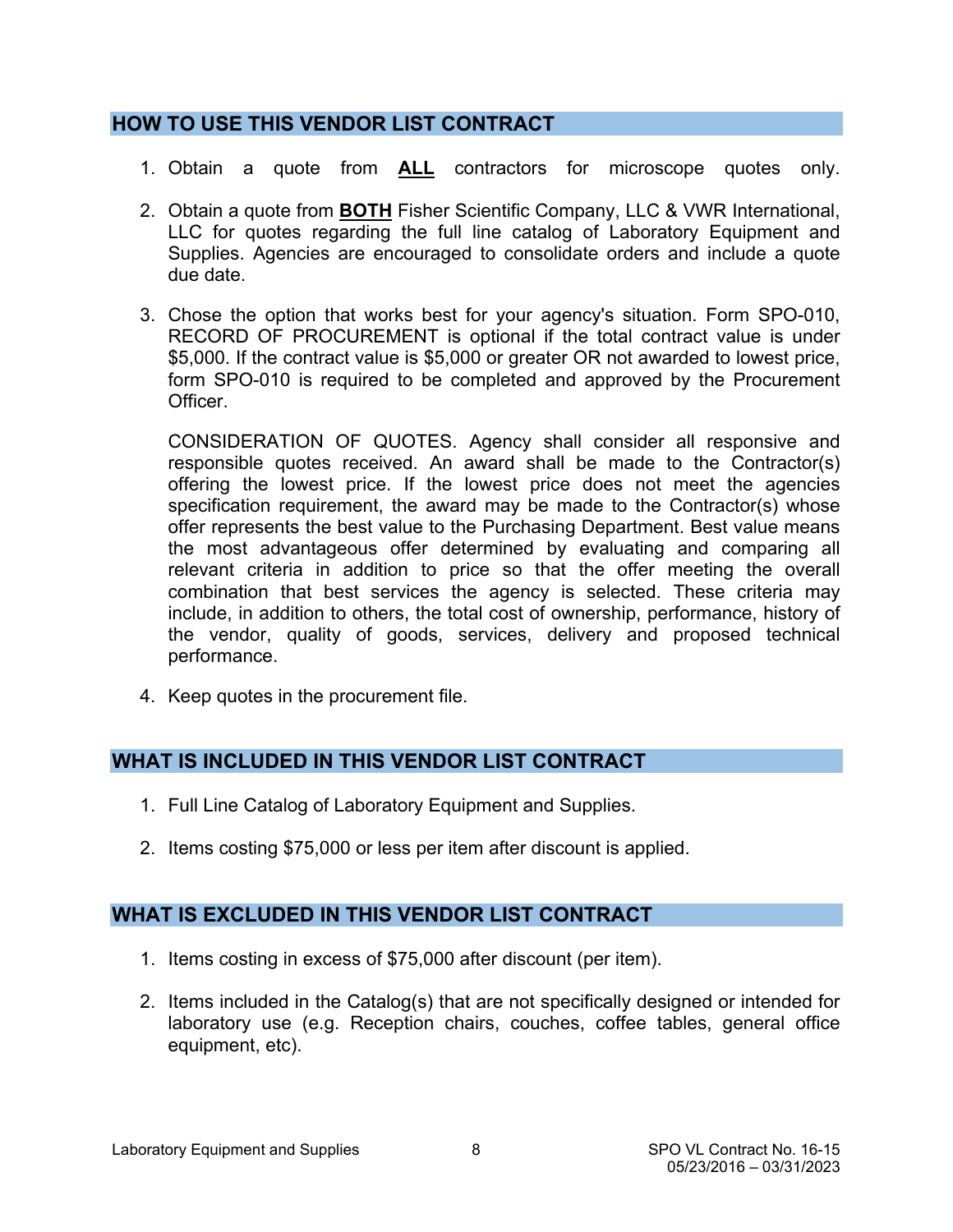<span id="page-8-0"></span>

| <b>ADDRESS</b>                                                         |                                           |                                                                                                                               |                                              |  |  |
|------------------------------------------------------------------------|-------------------------------------------|-------------------------------------------------------------------------------------------------------------------------------|----------------------------------------------|--|--|
| <b>Business Address:</b><br>300 Industry Drive<br>Pittsburgh, PA 15275 |                                           | <b>Remittance Address:</b><br><b>Fisher Scientific Company</b><br>File# 50129<br>P.O. Box 50129<br>Los Angeles, CA 90074-0129 |                                              |  |  |
| <b>CONTACT INFORMATION</b>                                             |                                           |                                                                                                                               |                                              |  |  |
| Primary Contact: Blaine Hedani                                         | Email blaine.hedani@thermofisher.com      |                                                                                                                               | <i>Phone:</i> (808) 371-3854                 |  |  |
| Secondary Contact: Eric Van Denburg                                    | Email: eric.vandenburg@thermofisher.com   |                                                                                                                               | Phone: (949) 842-9685                        |  |  |
| <b>Ordering &amp; Shipping</b>                                         | FisherCustomerService.US@thermofisher.com |                                                                                                                               |                                              |  |  |
| <b>Ordering Questions: Customer Service</b><br>Email:                  | FS.order@thermofisher.com                 |                                                                                                                               | Phone: (800) 766-7000<br>Fax: (800) 926-1166 |  |  |
|                                                                        | Website: www.fishersci.com                |                                                                                                                               |                                              |  |  |

Minimum Order: \$50.00

Reference the quote number when placing orders with Customer Service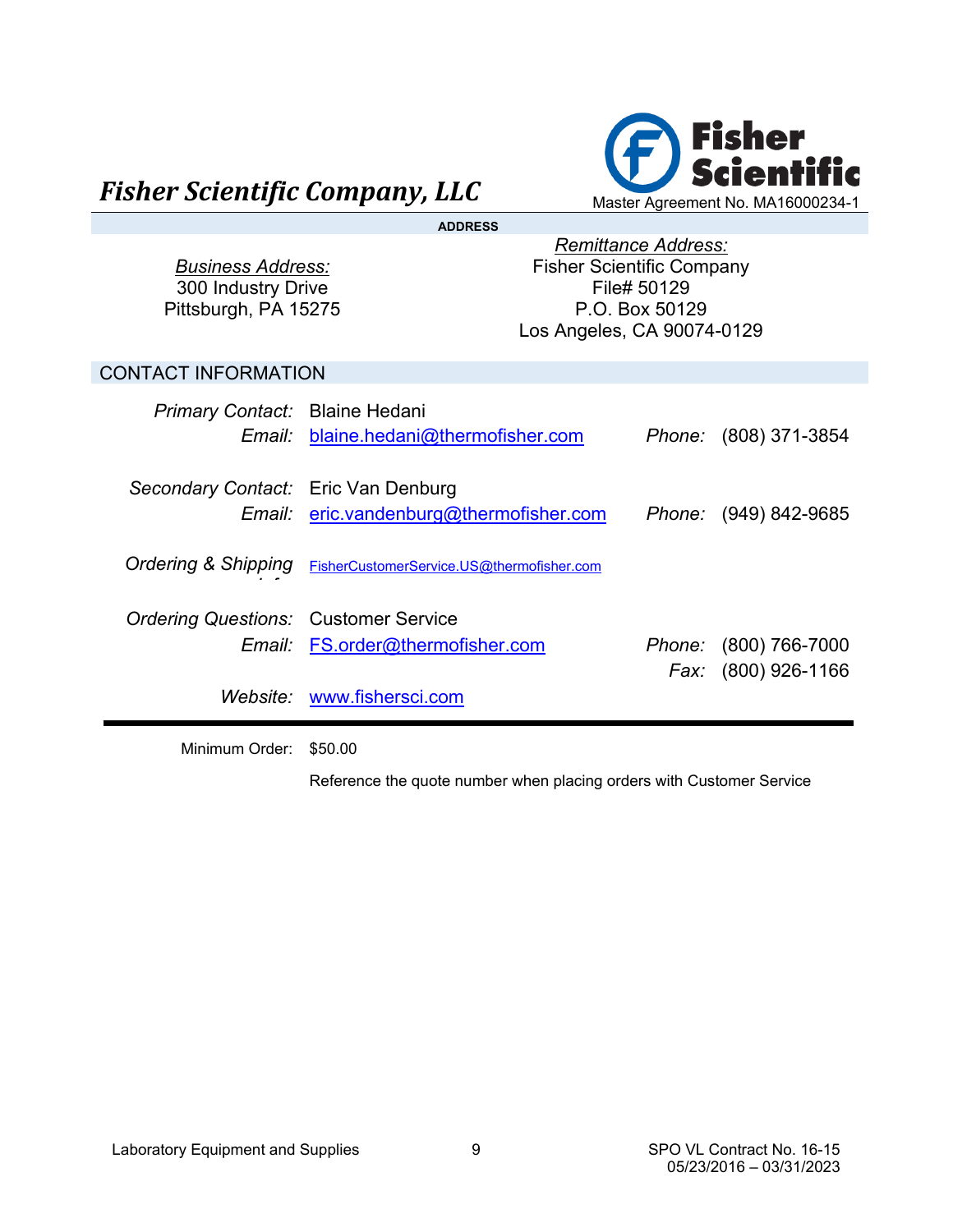<span id="page-9-0"></span>

**ADDRESS** 

*Business Address:* 100 Matsonford Road, Suite 200 Radnor, PA 19087

*Remittance Address:* P.O. Box 640169 Pittsburgh, PA 15264-0169

#### CONTACT INFORMATION

For ordering and shipping information, please email  $hawaii@vwr.com$ 

| <i>Primary Contact:</i> Sepee Moin |                                              | Phone: (925) 699-3562 |
|------------------------------------|----------------------------------------------|-----------------------|
|                                    | <i>Email: sepee.moin@avantorsciences.com</i> |                       |

*Website:* [www.vwr.com](http://www.vwr.com/) *Customer Service:* 800-932-5000